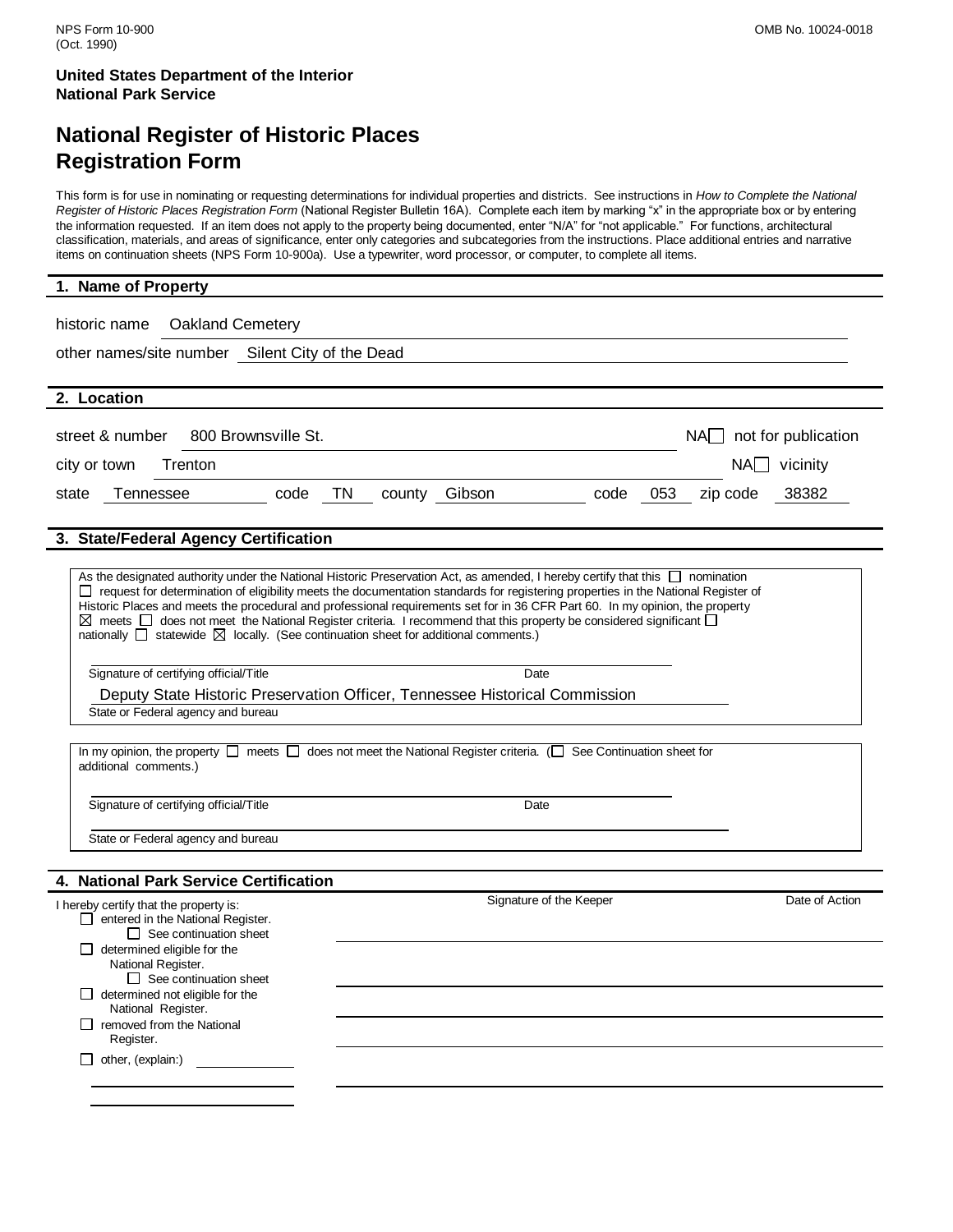Oakland Cemetery<br>Name of Property

| 5. Classification                                                                                                  |                                                     |                                                                  |                                                                                                      |                     |
|--------------------------------------------------------------------------------------------------------------------|-----------------------------------------------------|------------------------------------------------------------------|------------------------------------------------------------------------------------------------------|---------------------|
| <b>Ownership of Property</b><br>(Check as many boxes as apply)                                                     | <b>Category of Property</b><br>(Check only one box) |                                                                  | <b>Number of Resources within Property</b><br>(Do not include previously listed resources in count.) |                     |
| private<br>public-local                                                                                            | building(s)<br>district                             | Contributing                                                     | Noncontributing                                                                                      |                     |
| public-State                                                                                                       | site<br>$\boxtimes$                                 | 1                                                                | 1                                                                                                    | buildings           |
| public-Federal                                                                                                     | structure<br>object                                 | $\mathbf 1$                                                      |                                                                                                      | sites<br>structures |
|                                                                                                                    |                                                     | $\overline{2}$                                                   | $\overline{2}$                                                                                       | objects<br>Total    |
| Name of related multiple property listing<br>(Enter "N/A" if property is not part of a multiple property listing.) |                                                     | in the National Register                                         | Number of Contributing resources previously listed                                                   |                     |
| N/A                                                                                                                |                                                     | $\mathbf 0$                                                      |                                                                                                      |                     |
| 6. Function or Use                                                                                                 |                                                     |                                                                  |                                                                                                      |                     |
| <b>Historic Functions</b><br>(Enter categories from instructions)                                                  |                                                     | <b>Current Functions</b><br>(Enter categories from instructions) |                                                                                                      |                     |
| Funerary: Cemetery                                                                                                 |                                                     | Funerary: cemetery                                               |                                                                                                      |                     |
|                                                                                                                    |                                                     |                                                                  |                                                                                                      |                     |
|                                                                                                                    |                                                     |                                                                  |                                                                                                      |                     |
|                                                                                                                    |                                                     |                                                                  |                                                                                                      |                     |
|                                                                                                                    |                                                     |                                                                  |                                                                                                      |                     |
|                                                                                                                    |                                                     |                                                                  |                                                                                                      |                     |
| 7. Description                                                                                                     |                                                     |                                                                  |                                                                                                      |                     |
| <b>Architectural Classification</b>                                                                                |                                                     | <b>Materials</b>                                                 |                                                                                                      |                     |
| (Enter categories from instructions)<br>N/A                                                                        |                                                     | (Enter categories from instructions)<br>Foundation<br><b>NA</b>  |                                                                                                      |                     |
|                                                                                                                    |                                                     | <b>NA</b><br>walls                                               |                                                                                                      |                     |
|                                                                                                                    |                                                     |                                                                  |                                                                                                      |                     |
|                                                                                                                    |                                                     | <b>NA</b><br>roof                                                |                                                                                                      |                     |
|                                                                                                                    |                                                     | STONE, METAL<br>other                                            |                                                                                                      |                     |

#### **Narrative Description**

(Describe the historic and current condition of the property on one or more continuation sheets.)

See continuation sheets.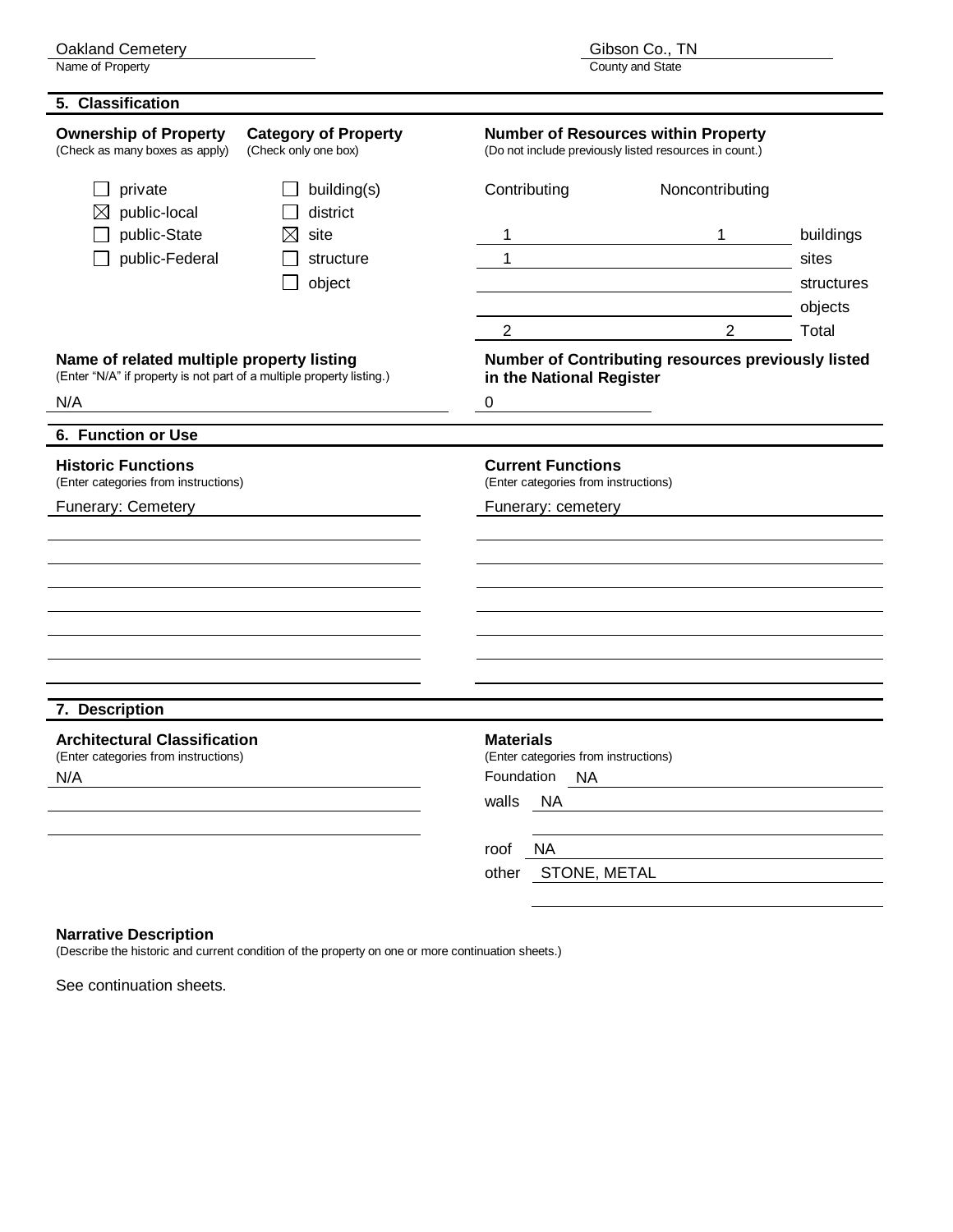#### **8. Statement of Significance**

#### **Applicable National Register Criteria Areas of Significance**

(Mark "x" in one or more boxes for the criteria qualifying the property (Enter categories from instructions) for National Register listing.)

**B** Property is associated with the lives of persons significant in our past.

 $\Box$  **C** Property embodies the distinctive characteristics of a type, period, or method of construction or represents the work of a master, or possesses high artistic values, or represents a significant and distinguishable entity whose components lack **Period of Significance** individual distinction. 1825-1956

**D** Property has yielded, or is likely to yield, information important in prehistory or history.

#### **Criteria Considerations**

(Mark "x" in all the boxes that apply.)

Property is:

- $\Box$  **A** owned by a religious institution or used for religious purposes.
- $\Box$  **B** removed from its original location.
- **C** moved from its original location.
- $\boxtimes$  **D** a cemetery.
- **E** a reconstructed building, object, or structure.
- **F** a commemorative property
- **G** less than 50 years of age or achieved significance Hight, Alfred (builder of gazebo) within the past 50 years.

#### **Narrative Statement of Significance**

(Explain the significance of the property on one or more continuation sheets.)

#### **9. Major Bibliographical References**

#### **Bibliography**

(Cite the books, articles, and other sources used in preparing this form on one or more continuation sheets.)

| preliminary determination of individual listing (36<br><b>State Historic Preservation Office</b> |  |
|--------------------------------------------------------------------------------------------------|--|
|                                                                                                  |  |
| CFR 67) has been requested<br><b>Other State Agency</b>                                          |  |
| previously listed in the National Register<br><b>Federal Agency</b>                              |  |
| <b>Local Government</b><br>Previously determined eligible by the National                        |  |
| University<br>Register                                                                           |  |
| designated a National Historic Landmark<br>Other                                                 |  |
| recorded by Historic American Buildings Survey<br>Name of repository:                            |  |
| MTSU Center for Historic Preservation<br>#                                                       |  |
| recorded by Historic American Engineering                                                        |  |
| Record #                                                                                         |  |

| 1825: cemetery founded              |                                      |  |
|-------------------------------------|--------------------------------------|--|
|                                     | 1828: oldest stone document in place |  |
|                                     | 1900-1904: gazebo constructed        |  |
|                                     |                                      |  |
| <b>Significant Person</b>           |                                      |  |
| (Complete if Criterion B is marked) |                                      |  |
| <b>NA</b>                           |                                      |  |
|                                     |                                      |  |
| <b>Cultural Affiliation</b>         |                                      |  |
| N/A                                 |                                      |  |

#### **Architect/Builder**

- her State Agency
- deral Agency
- cal Government
- hiversity
-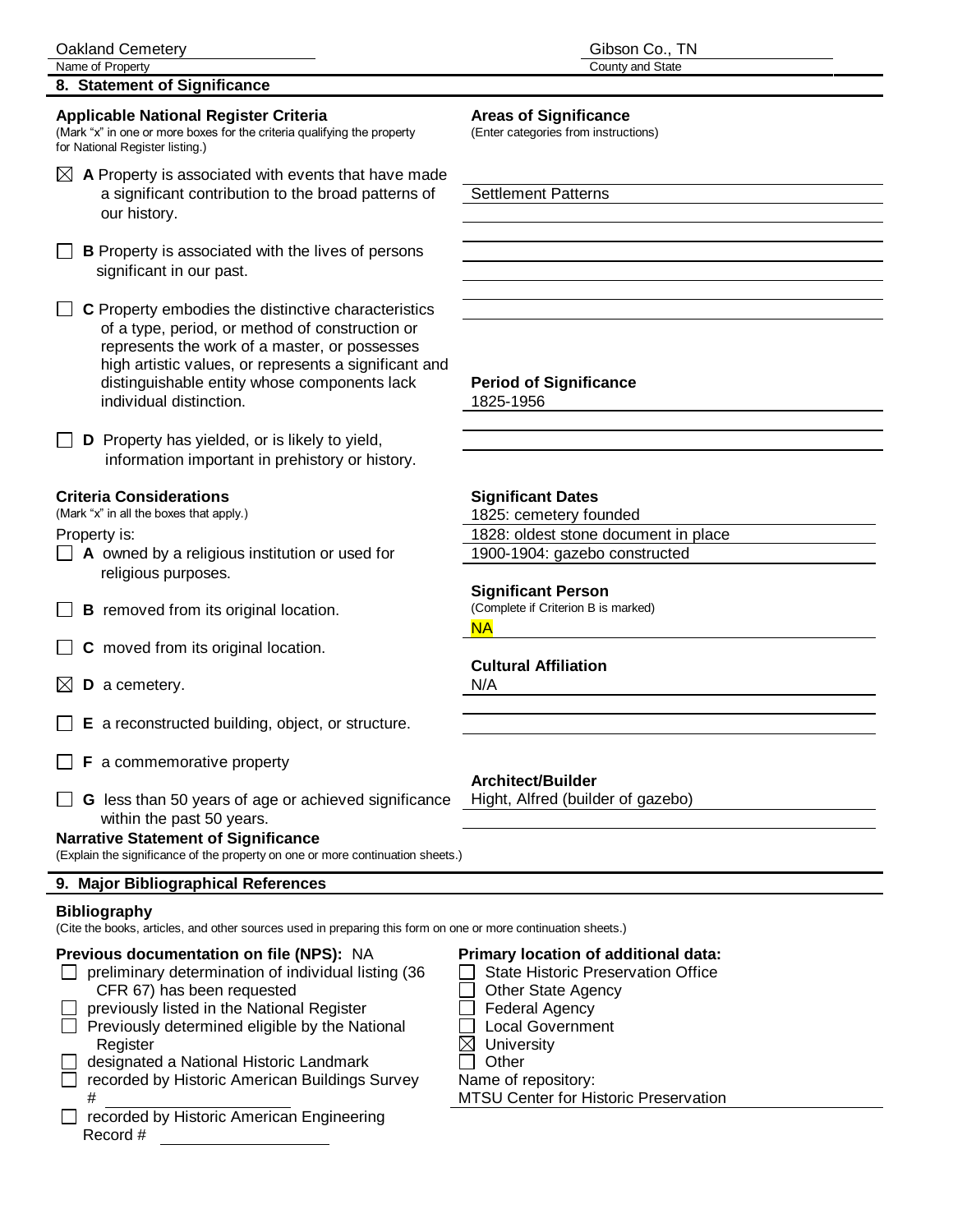| <b>Oakland Cemetery</b>                                                                                  | Gibson Co., TN                                                  |  |  |  |
|----------------------------------------------------------------------------------------------------------|-----------------------------------------------------------------|--|--|--|
| Name of Property                                                                                         | County and State                                                |  |  |  |
| 10. Geographical Data                                                                                    |                                                                 |  |  |  |
| <b>Acreage of Property</b><br>60 acres                                                                   |                                                                 |  |  |  |
| <b>UTM References</b><br>(Place additional UTM references on a continuation sheet.)                      | Trenton 437 NW                                                  |  |  |  |
| Northing<br>Zone<br>Easting<br>2                                                                         | 3<br>Northing<br>Zone<br>Easting<br>4<br>See continuation sheet |  |  |  |
| <b>Verbal Boundary Description</b><br>(Describe the boundaries of the property on a continuation sheet.) |                                                                 |  |  |  |
| <b>Boundary Justification</b><br>(Explain why the boundaries were selected on a continuation sheet.)     |                                                                 |  |  |  |
| 11. Form Prepared By                                                                                     |                                                                 |  |  |  |
| name/title Lauren W. Grisham, Emily Reid, and Carroll Van West                                           |                                                                 |  |  |  |
| MTSU Center for Historic Preservation<br>organization                                                    | September 7, 2006<br>date                                       |  |  |  |
| street & number<br><b>Box 80</b>                                                                         | telephone<br>(615) 494-8783                                     |  |  |  |
| Murfreesboro<br>city or town                                                                             | <b>TN</b><br>zip code 37132<br>state                            |  |  |  |
| <b>Additional Documentation</b>                                                                          |                                                                 |  |  |  |
| Submit the following items with the completed form:                                                      |                                                                 |  |  |  |

#### **Continuation Sheets**

#### **Maps**

A **USGS map** (7.5 or 15 minute series) indicating the property's location

A **Sketch map** for historic districts and properties having large acreage or numerous resources.

#### **Photographs**

Representative **black and white photographs** of the property.

#### **Additional items**

(Check with the SHPO or FPO for any additional items.)

## **Property Owner** (Complete this item at the request of SHPO or FPO.) name City of Trenton, c/o mayor?

| street & number |         | 309 S. College St. |       | telephone | (731) 855-2013 |
|-----------------|---------|--------------------|-------|-----------|----------------|
| city or town    | Trenton |                    | state | zip code  | 38382          |

**Paperwork Reduction Act Statement:** This information is being collected for applications to the National Register of Historic Places to nominate properties for listing or determine eligibility for listing, to list properties, and to amend existing listing. Response to this request is required to obtain a benefit in accordance with the National Historic Preservation Act, as amended (16 U.S.C. 470 *et seq.*)

**Estimated Burden Statement:** Public reporting burden for this form is estimated to average 18.1 hours per response including time for reviewing instructions, gathering and maintaining data, and completing and reviewing the form. Direct comments regarding this burden estimate or any aspect of this form to the Chief, Administrative Services Division, National Park Service, P. O. Box 37127, Washington, DC 20013-7127; and the Office of Management and Budget, Paperwork Reductions Projects (1024-0018), Washington, DC 20303.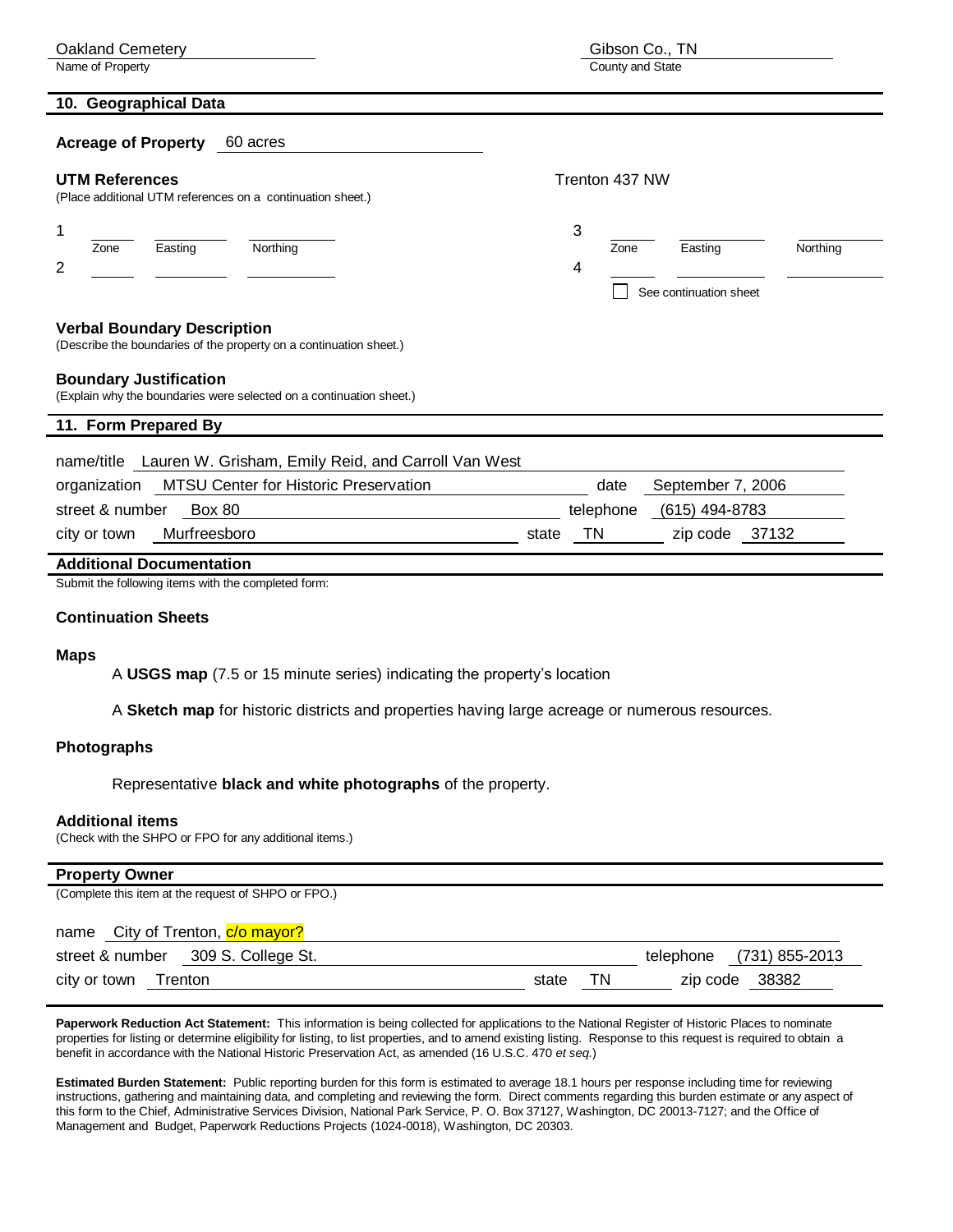$\overline{a}$ 

### **United States Department of the Interior** National Park Service

### **National Register of Historic Places Continuation Sheet**

Section number  $\begin{array}{ccc} 8 & \text{Page} & 5 & \text{Oakland Cemetery, Gibson Co., TN} \end{array}$ 

#### 7. NARRATIVE DESCRIPTION

Oakland Cemetery is located in the city of Trenton (population 4,602), the seat of Gibson County, Tennessee. The irregularly shaped 60-acre cemetery is situated in the city's southwest corner, near the historic downtown, on the corner of West Eighth Street and South Brownsville Street. The lot is bounded in the west by the historic corridor of the Gulf, Mobile & Ohio Railroad and in the north, east, and south by residential lots and agricultural land. The cemetery is crossed by paved roads, which follow the gravel and rock paths for vehicles, which date to circa 1900 when the cemetery received a Victorian updating to its landscape plan, and is characterized by numerous plantings of oak and maple trees. This nomination does not include the entire 60 acres of the present property but includes the historic areas of the cemetery, where most historic burials are located on an approximately 31-acre section in the center of the cemetery property. As a still active city cemetery, the markers in the cemetery represent a mixture of social classes, occupations, and ages. Throughout the cemetery there are simple stones placed next to large, elaborate and/or obviously expensive stones, such as the ornate Gothic influence stone of Dr. James C. Givens, who died in 1893.

Oakland Cemetery has two sets of vehicular entrance gates on its east side at the West Eighth Street entry point. Residents built the inner gates c. 1900. The gates consist of a red brick post with a red brick sloping wall capped with concrete to the south and an arched brick doorway to the north, above which a rounded masonry sign reads "Oakland Cemetery" The outermost gates, which date to circa 2004, are iron gates with brick posts, upon which stand two lanterns. On the south post is a stone plaque stating "Oakland Cemetery Est. 1828". According to city records, the earliest burial at the cemetery took place in 1832.

Just past the historic gates stands a white Victorian-era wood gazebo built between 1900 and 1904 by Alfred Hight.<sup>1</sup> The octagon-shaped building has original benches along the edges and a light red shingled roof. Victorian details include the sawn wood that embellishes the eaves, the curtain below the eaves, and the balustrade, similar to trim seen on Queen Anne houses of the era. The floor is wood. It is the only contributing building on the property. A c. 1970 metal maintenance building is just west of the gazebo; it is noncontributing to its date of construction.

Grave markers are distributed throughout the nominated property. The dominant early marker forms include tablet and block markers, a large percentage of which are the burials from the cemetery's first generation of use from c. 1825 to 1860. Most of these have only a hand-carved inscription, some incorporate traditional antebellum burial motifs such as the raised hand pointing upward and the weeping willow tree. A representative example is the tablet stone of Thomas Fite

<sup>&</sup>lt;sup>1</sup> Dent Partee, chair Oakland Cemetery Association to Leslie Sharp, undated (c. 2005), National Register files, MTSU Center for Historic Preservation.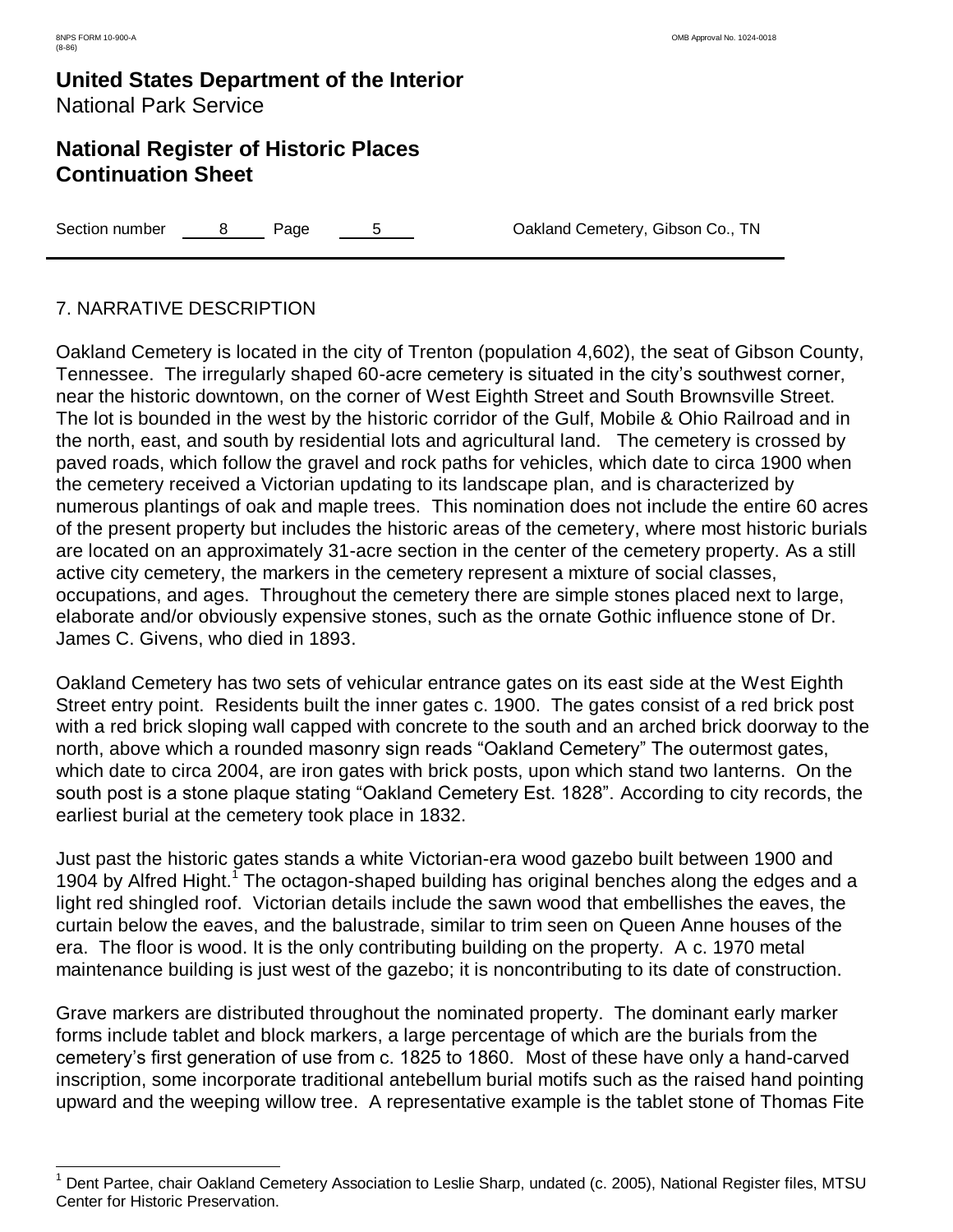### **National Register of Historic Places Continuation Sheet**

Section number  $\begin{array}{ccc} 8 & \text{Page} & 6 & \text{Oakland Cemetery, Gibson Co., TN} \end{array}$ 

(died 1858), who is said to be the first settler in Gibson County. His stone has words both incised and in relief and has no symbols.

The directness and simplicity of the antebellum era markers stand in sharp contrast to those of the Victorian era into the early twentieth century. The majority of the markers date from 1870 to 1940. Motifs include a variety of both religious symbols and secular decorative elements, such as classical, Gothic, and Egyptian Revival. Two firms of stone carvers are identified on markers: from the late nineteenth century, the firm of Sesson & Baird and from the early twentieth century, the firm of Snyder & Autry. An outstanding marker, a sculpted life-sized statue of a woman and cross, designates the grave of Bettie Sue Carne, who died in 1913. Located in the Carne family plot, a cross rises from a pile of sculpted rocks, with the woman, clad in a flowing ankle-length dress, looking up at and holding on to each arm of the cross. The carving has wonderfully detailed long wavy hair and bare feet. A carved open scroll lies to her right. This cross and statue sit atop a square rusticated stone block. Another sculpted marker is that of eight-year-old Virginia Dell Wade who died in 1905. This double-stepped pedestal marker has the life-sized sculpture of a barefoot little girl in a flowing knee-length dress standing next to a stump. Her left arm is flexed and holding the sash of her dress, while her right arm is extended and missing the right hand (the statue has been broken). She has long wavy hair and is looking down. Her plaque is on the top third of the base and has lettering in relief with "Thy will be done" incised below. The statues of both Bettie Sue Carne and Virginia Dell Wade are white bronze with granite bases. Other markers, like that of Hays Davis, hint at the uniqueness of the individual buried there. Davis' marker is a pile of rocks resembling a water well. The marker appears to have been damaged at some point. The rectangular inscription attached to the marker faces the southwest and says "Hays Davis" in relief and "born" incised below, but the rest of the inscription is gone. The inscription may have been part of a tablet, and restoration may have been attempted at some point to save this part of the inscription. Other late Victorian-era markers include the large cross marking the grave of Samuel Beverly Williamson (died 1902) as well as the open scroll marker for Mary Caldwell (died 1895).

As has been documented at other nineteenth century cemeteries, several family sections are surrounded by either iron fencing or concrete curbing. Each iron fence is unique in style. Surrounding a family plot in the northwest area of Oakland is a four-walled bow and picket fence with open corner and gate posts. This plot has three graves with two tablet stones (one of which is broken on top), and a taller die-and-base tablet that has a Victorian era carving of a man on his knees next to a dancing maiden. Slightly east is the Dodson family plot, surrounded by a two-line spearhead picket fence with cylindrical corner and gate posts. This plot near the gazebo also has one of the more sizable obelisks in the cemetery. Not all fenced grave lots were dedicated to multiple burials from a family; for example, a plain iron tulip-head picket fence encloses the grave of infant Mary Jane King who died in 1848.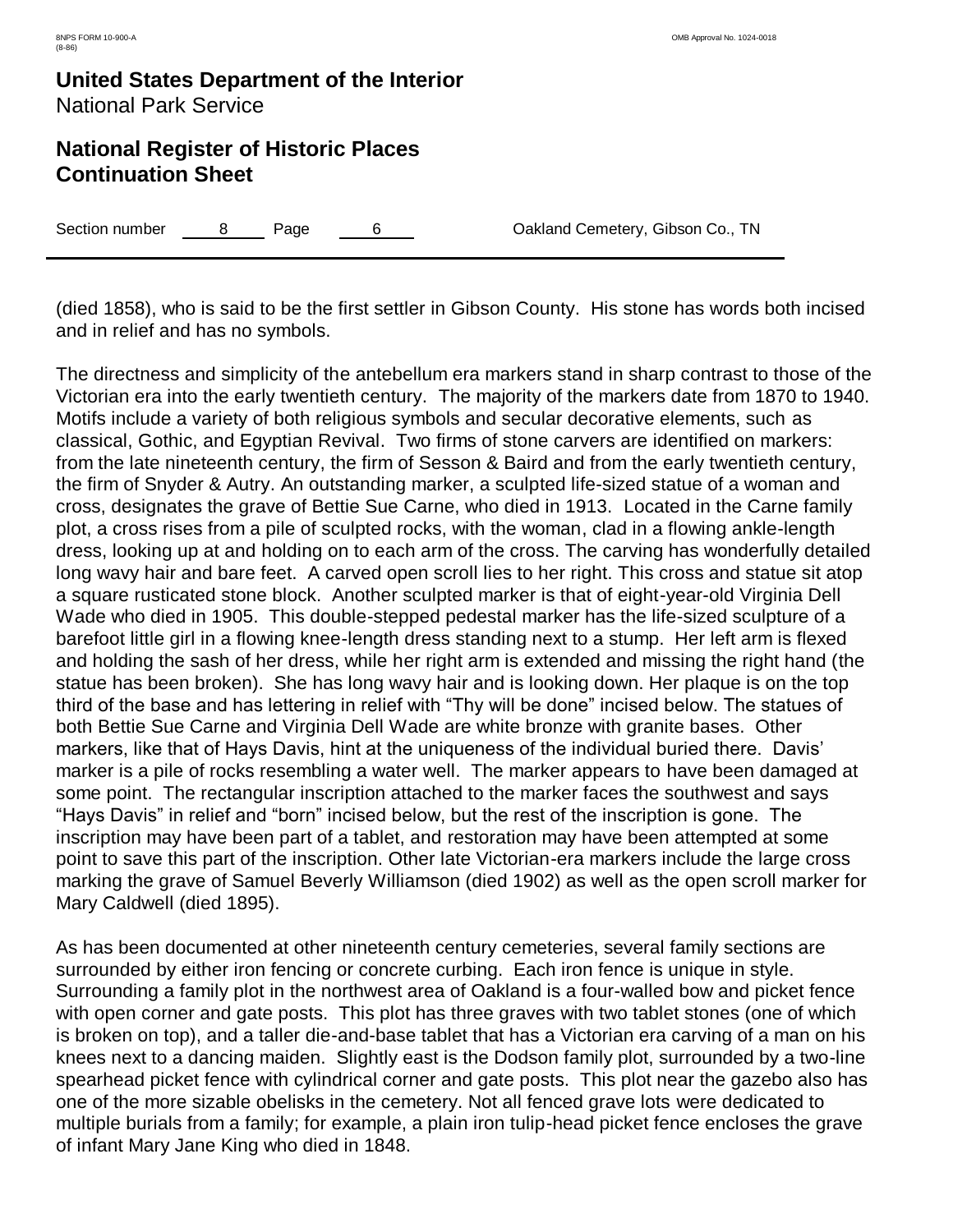### **National Register of Historic Places Continuation Sheet**

Section number a B Page 7 T Rawland Cemetery, Gibson Co., TN

Art Deco styles, starting in the 1930s and continuing into the early 1950s, are a dominant twentieth century marker type at Oakland. A representative example is the granite marker for Scarley Mills Creasy (died 1944), who died in World War II.

Oakland Cemetery is one of Gibson County's prominent commemoration sites for Confederate veterans from the American Civil War. A Gothic-influenced monument, erected by a local United Daughters of the Confederacy group c. 1900, is the urn-topped pedestal marker in the northern corner of the nominated property dedicated to unknown Confederate soldiers from Gibson County. This small area near the northern boundary also has nine government-issue tablet markers for the unknown soldiers as well as a Confederate Bonnie Blue flag flying in the center of the section.

Near the gazebo in the center of the nominated property is a second memorial marker, erected at a unknown date in the twentieth century (considering the weathering of the stone). This marker inscribes the names of Confederate veterans buried in the cemetery. In c. 1990, a local chapter of the Sons of Confederate Veterans installed a metal sign nearby the marker that lists the names of Confederate veterans buried in the cemetery.

The Confederate nature of the cemetery was reinforced by the adjacent location of a historic African American cemetery. Adjacent to the cemetery's southern boundary, but located on a separate parcel, is an African-American cemetery that dates to the post-Civil War years and that contains several hundred burials. The Trenton African American cemetery is currently and historically a private burial ground not associated with the city cemetery and thus is not included in this nomination.

Within the nominated property, there is an additional commemorative area devoted to local industrial workers. On the southern end is an older pauper section of 80 plots, without markers, that was purchased by the Trenton Cotton Mills in the nineteenth century for the sole use of employees and their families. The section was used for burials from c. 1890 to c. 1940. A modern monument was erected by the Dyersburg Corporation, c. 1990, in honor of these employees.

The nominated 31-acre section of Oakland Cemetery retains integrity to its period of significance, from c. 1830 to c.1955. The nominated section of this still active public cemetery is concentrated around its entrance, gazebo, and driveways, installed c. 1900. The cemetery was formally segregated after the Civil War, when a separate cemetery for African American residents was established adjacent to the nominated property. The cemetery contains a diversity of marker types, starting in the antebellum era through the late nineteenth and early twentieth centuries and ending in the decade following World War II.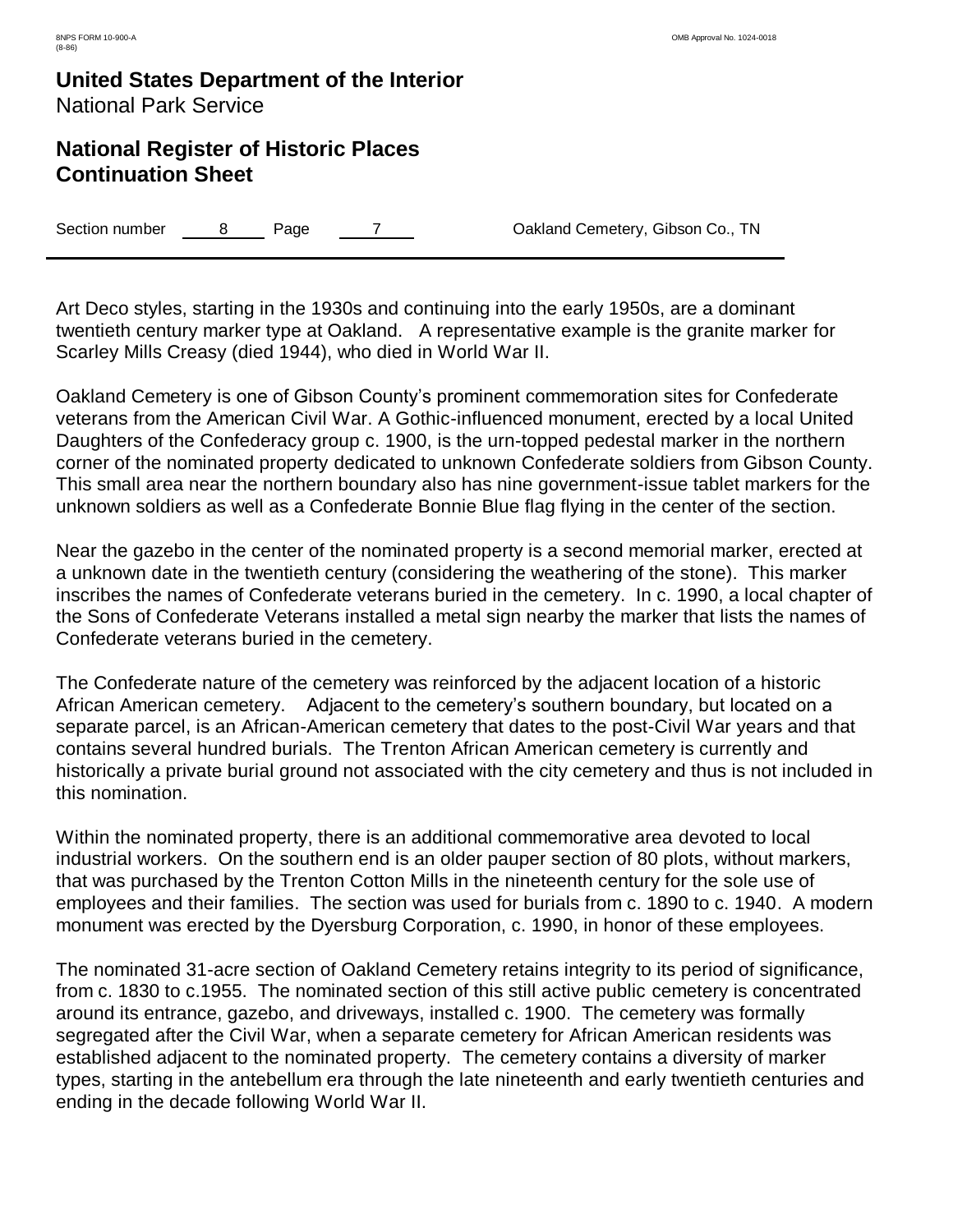### **National Register of Historic Places Continuation Sheet**

Section number  $\begin{array}{ccc} 8 & \text{Page} & 8 & \text{Oakland Cemetery, Gibson Co., TN} \end{array}$ 

#### 8. STATEMENT OF SIGNIFICANCE

Oakland Cemetery, in Trenton, Gibson County, Tennessee, is eligible for the National Register of Historic Places under Criterion A for its locally significant association with the town's settlement history. Town leaders planned for and set aside acreage for a public cemetery when the town was initially platted and settled between 1825 and 1828. A majority of the burials date from c. 1830 to 1957, with the greatest concentration of burials dating from 1870 to 1950. The nominated 31 acres contain the vast majority of the historic burials of the cemetery. As the town's only public cemetery, the site contains the burials of most of Trenton's citizens and contains burials from all social strata. It also contains the burials of many significant local social, civic, political, and business leaders. It is the oldest identified historic property in Trenton.

Residents formed Gibson County in 1823 and named it in honor of John H. Gibson who served under General Andrew Jackson in Indian Wars of 1812 and 1813. This section of West Tennessee was originally a dense forest, with the first white settlers, Colonel Thomas Fite, his brother-in-law John Spencer and James F. Randolph, arriving between 1818 and 1819.

Col. Thomas F. Gibson, younger brother of John H. Gibson, settled c. 1825 at the center of the county, on the North Fork of the Forked Deer River, where he established a store and named the settlement Gibson-Port to honor himself and to reference his proximity to the Forked Deer River and the anticipation of using the river for shipping and transportation. Gibson-Port did not last the year; the name of was changed to Trenton on November 2, 1825, and it was designated as the permanent county seat. John W. Evans, John W. Buckner, William C. Love, Robert Tinkle, and John P. Thomas were appointed by the county court to lay off the town site into a public square, streets, lots and a commons, the latter to comprise six and one-fourth acres, and the town plat proper just fifty acres. Town commissioner William C. Love drew the plan of the new town in 1872. A city cemetery lot, the present location of Oakland Cemetery, was established c. 1828 to the southwest of the town square. Today Oakland Cemetery, the street grid, and the town square are the primary physical remnants of the original town plan for Trenton. The nominated property's first known name was City of the Dead.

As the only municipal burial ground in Gibson County, Oakland Cemetery became the final resting place for many of the town's and county's founders, leading business operators, and key civic and religious leaders.

Thomas Fite (died 1858) was one of the county's first settlers and operated the county's first water mill. He also served as the first Clerk of the Gibson County Court.

Margaret Daviess Hess (died 1861) was another early settler of Gibson County who entered the history books when she argued a case in a federal hearing held in Shelbyville, Tennessee.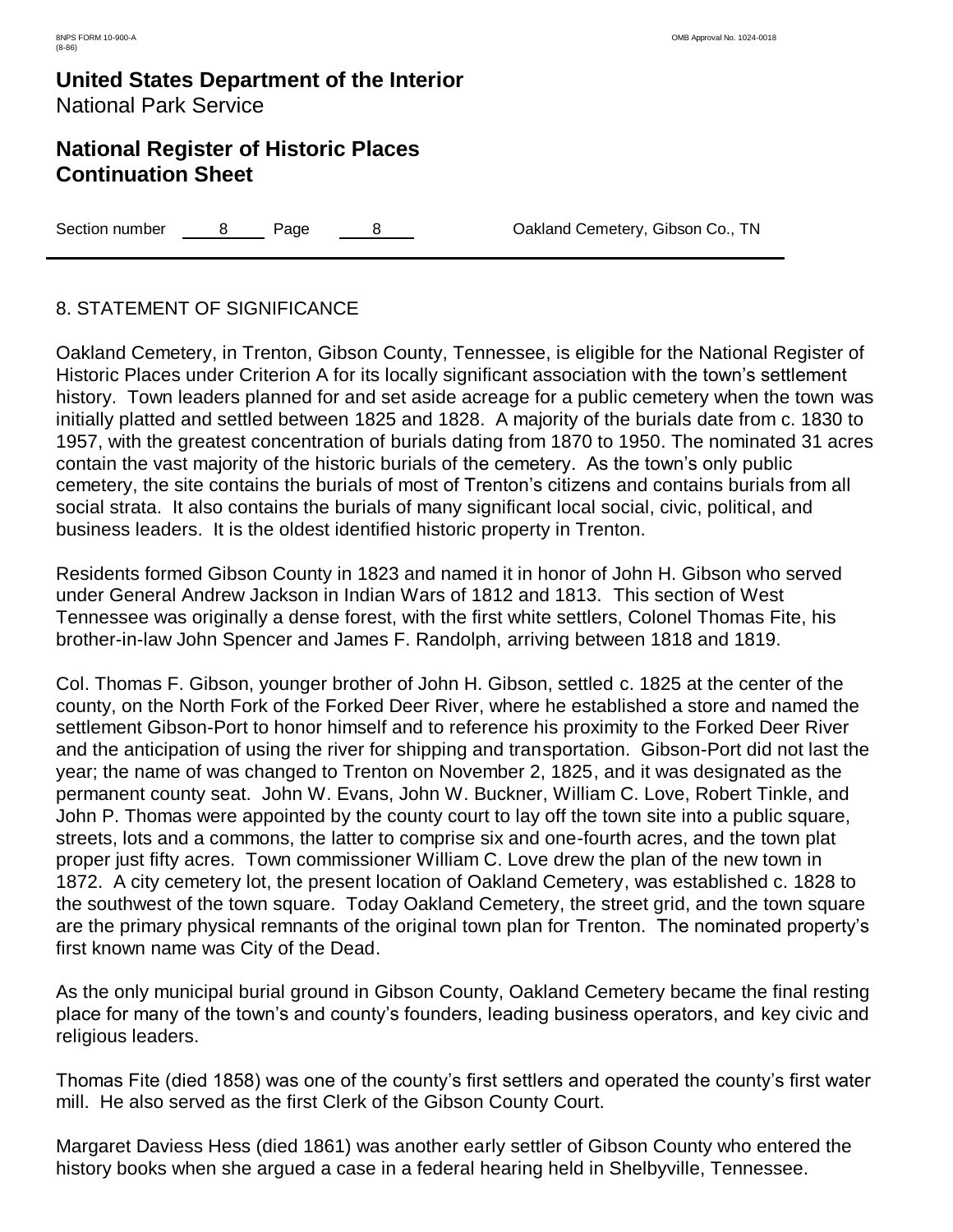### **National Register of Historic Places Continuation Sheet**

Section number a B Page 9 9 Dakland Cemetery, Gibson Co., TN

Munson R. Hill (died 1867) was a prominent antebellum attorney and political leader in Trenton. He was a Colonel of the  $47<sup>th</sup>$  Tennessee Infantry, CSA, and after the war he practiced law in Memphis.

Dr. M. M. Marshall (died 1874) played a key role in the post-Civil War reconstruction of Trenton as the minister of the Trenton Presbyterian Church and one of the leaders of the Andrew College, a private institution established for white males.

Robert Porter Caldwell (died 1885) was an antebellum attorney who served as the State Attorney General from 1858 until 1861. After the war Caldwell served in the Tennessee General Assembly and was elected to the U.S. House of Representatives in 1871.

Basil M. Taylor (died 1886) was a contractor who built the roadbed through Gibson County for the Mobile and Ohio Railroad. The connection of Trenton to the region's expanding railroad network in the late nineteenth century was significant to the town's growth and development from the late nineteenth century to the mid-twentieth century.

Thomas J. Freeman (died 1891) was a Colonel of the 22<sup>nd</sup> Tennessee Infantry, CSA, during the Civil War. After the war Freeman, an attorney, became an important civic and political leader. He was one of the founders of Trenton's Baptist Church. He served on the Tennessee State Supreme Court and became the Chief Justice of that court. Freeman then became the first dean of the school of law at the University of Tennessee.

Watkins H. Dodson (died 1901) was a leading Gibson County industrialist. He established the Dodson Plow Company in Humboldt, where he also organized the Farmer's and Merchant's Bank.

James C. McDearmon (died 1902) was another Confederate veteran who became a postwar political leader. He served in the U.S. House of Representatives from 1893 to 1897.

Quentin Rankin (died 1908) and Robert Z. Taylor (died 1922) were victims of the Night Riders incident at Reelfoot Lake in 1908. In a dispute over land rights and access to fishing on the lake, local citizens around Reelfoot Lake formed an extra-legal organization, called the Night Riders, that carried out various acts of domestic terrorism against the land company and its attorneys who were proposing changes and development around the lake. The Night Riders kidnapped Rankin and Taylor; they murdered Rankin but Taylor escaped. He became a prime witness in the case and continued his career in Trenton.

Gentry R. McGee (died 1922) was a leading educator in the late nineteenth and early twentieth centuries. He founded Peabody High School in Trenton. He also wrote one of the first standard school textbooks on Tennessee history, *The History of Tennessee*, first published in 1899.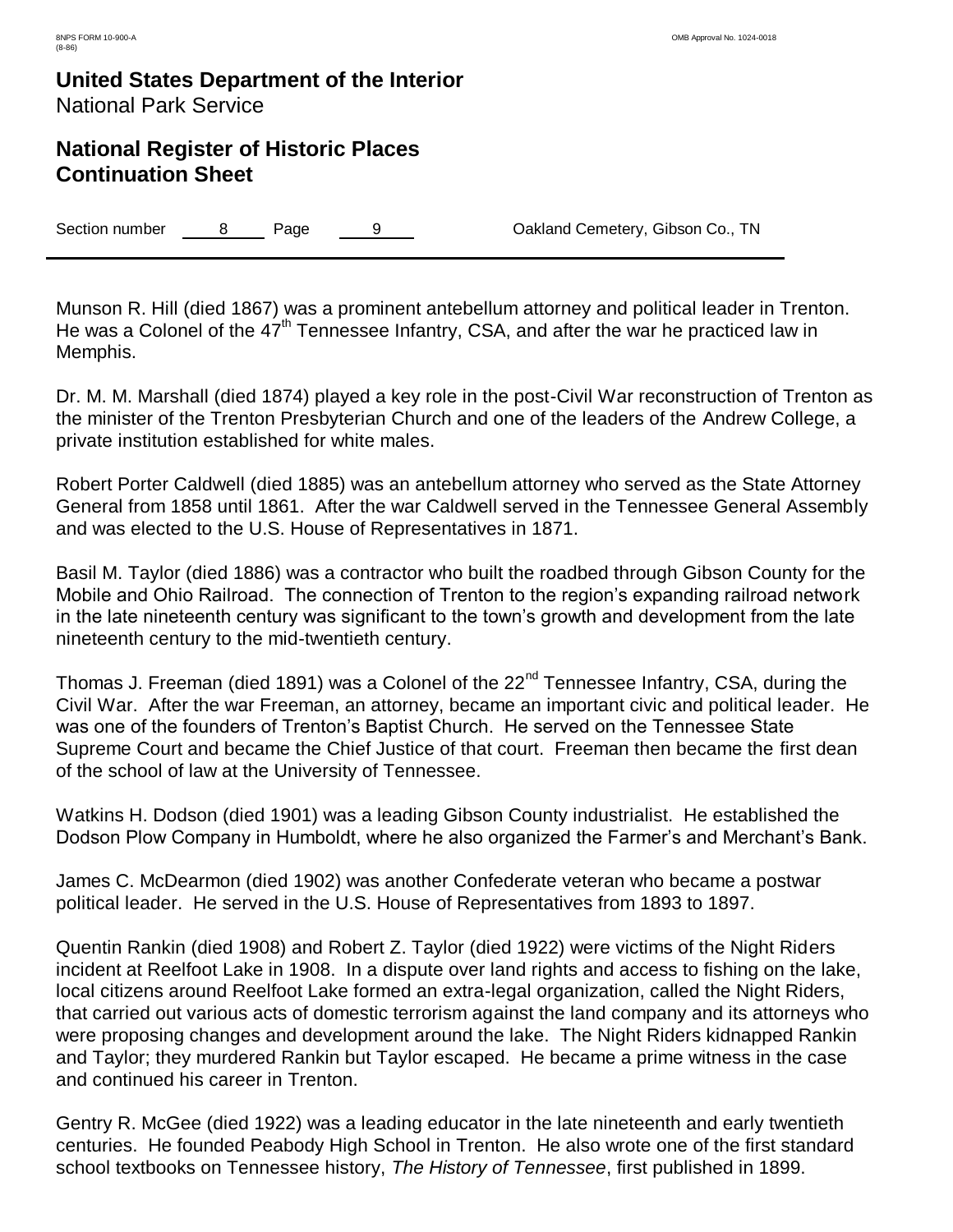### **National Register of Historic Places Continuation Sheet**

Section number a B Page 10 Cakland Cemetery, Gibson Co., TN

Waller Cochran Caldwell (died 1924) was a law student at Cumberland University during the Civil War and served in the Confederate army during latter stages of the conflict. His real significance came in the state's legal history in the late nineteenth century. Caldwell married a daughter of noted jurist and professor Nathan Green, Jr., and served on the State Supreme Court from 1886 to 1902.

Matthew M. Neil (died 1925) was a prominent late nineteenth and early twentieth century attorney. He too served on the State Supreme Court and served as Chief Justice from 1913-1918.

Mack Morris (died 1949) was a Jewish merchant and entrepreneur, who made numerous contributions to the town's commercial development and was one of the town's leading philanthropists, who established a local Boy Scout camp and funded the county's poor farm.

Along with prominent educators, attorneys, and businessmen buried at the cemetery, one section speaks to the town's industrialization in the late nineteenth century. In the late nineteenth century, approximately at the time of the name change to the Oakland Cemetery, the Trenton Cotton Mills purchased some 80 plots for the sole use of employees and their families. There are no markers in this section but the plots were reserved solely for former employees of the mills. It is not known where burials in this section ceased. The plots are identified, however, by a c. 1990 monument, erected by the Dyersburg Corporation (a textile factory), which memorializes the workers who were buried in the cemetery.

The pauper graves for the Trenton Cotton Mills were part of an overall redesign of the cemetery in the late nineteenth century. The cemetery's appearance today largely reflects changes instituted c. 1895, when the Ladies' Cemetery Association of Trenton took steps to improve the cemetery's appearance. The group held a naming contest, choosing the name Oakland Cemetery, and began improvements to the cemetery, including plantings of new oak and maple trees, a new layout of paths and roads, and the construction of a gazebo where public programs, music, or sermons could be given. These changes reflect the late nineteenth century trend toward care of the deceased in a landscaped, designed setting that evolved from the earlier "rural" cemetery movement. Although it includes a naturalistic landscape, the cemetery lacked formal gardens or non-burial space reserved only for landscaping as was typical of the subsequent early twentieth century "City Beautiful" movement that followed the 1893 Columbian Exposition. Instead, it provides a pastoral setting with trees integrated into family plots and occasional ornamental plantings.

The changes also coincide with the introduction of the concept of Jim Crow segregation into all facets of southern life. In that same decade, the practice of burying African Americans in the adjacent but separate graveyard began. The name of that cemetery, which is private and not public, has not been identified. Moreover, the cemetery's first commemorative Confederate monuments were erected either at the same time of the name change in 1895 or a few years after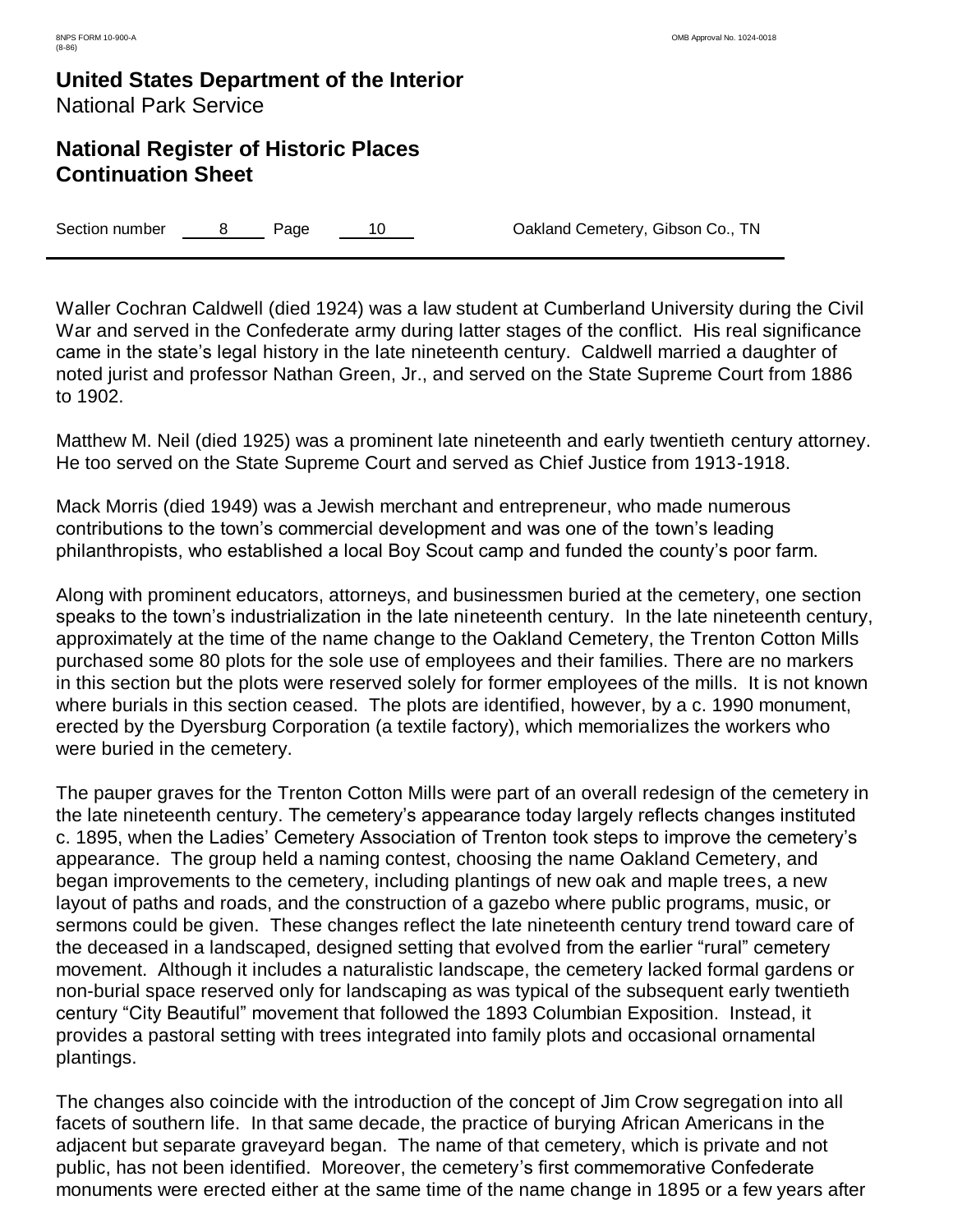### **National Register of Historic Places Continuation Sheet**

Section number 8 Page 11 Oakland Cemetery, Gibson Co., TN

in c. 1900. Although Union veterans (the  $7<sup>th</sup>$  Tennessee Infantry) were associated with Gibson County, there are no Union soldiers buried at the cemetery.

The cemetery certainly commemorates the local Confederate side of the Civil War and a portion of the cemetery grounds is associated with the Battle of Trenton of December 1862. At about the same time as the renaming of the cemetery, between 1895 and 1900, when the local United Daughters of the Confederacy chapter was established, Mrs. R. N. Davis of the Trenton UDC funded a Confederate memorial for three unknown soldiers and six known Confederate soldiers. Part of the memorial included a metal flag pole on which a Confederate flag flies today.

This portion of the battlefield is associated with the position of General Nathan B. Forrest's artillery during the Battle of Trenton, which took place on December 20, 1862. This battle took place as General Ulysses S. Grant moved his Union troops towards Vicksburg, Mississippi. In this battle with the federal forces of Col. Jacob Fry of the 61<sup>st</sup> Illinois Infantry, Forrest located artillery in this corner of the cemetery property because the location gave him a commanding view of the Trenton depot, where federal forces were concentrated. The Confederates successfully captured about 400 soldiers, another 300 African Americans who had sought protection in the Union lines, over 1000 horses and mules, 20,000 rounds of artillery and 400,000 rounds of small arms ammo along with other military stores and supplies.

Another example of commemoration in Oakland Cemetery occurred at approximately the same time, c. 1900, when the Trenton UDC raised the funds for a large stone tablet which listed the names of the Confederate dead in the cemetery. Around 1990, after the inscription and names on the stone weathered during the century, the Hill-Freeman Camp of the Sons of the Confederate Veterans erected a metal sign that listed the names.

The improvements at the cemetery at the turn of the century included the construction of a gazebo, where music performances and memorial services could take place, between 1900 and 1904. The Victorian styling of the gazebo reinforced the late Victorian image that the cemetery developed in its landscaping and the more prominent grave markers of the early twentieth century. Throughout the nominated property, grave markers after 1900 became more elaborate and stylistic . The tombstones range from large pedestal markers to elaborately carved life-size statues. Oakland has several stones and monuments that are distinctive due to the size or intricate carvings. One notable monument is the large obelisk of capitalist Watkins H. Dodson that was shipped in from Scotland in 1901 at a cost of \$1,200. Other monuments demonstrate the amazing talent of the artists who carved these stones. The monument of 8 year old Virginia Dell Wade who died in 1905 is a beautifully detailed statue of a young girl standing atop a three-tiered stone marker. The marker for Bettie Sue Carne (1913) also has a striking statue of a woman holding onto a large cross. Many other monuments were carved to resemble scrolls or urns, while many tablets hold simple yet striking symbols to accompany the epitaph.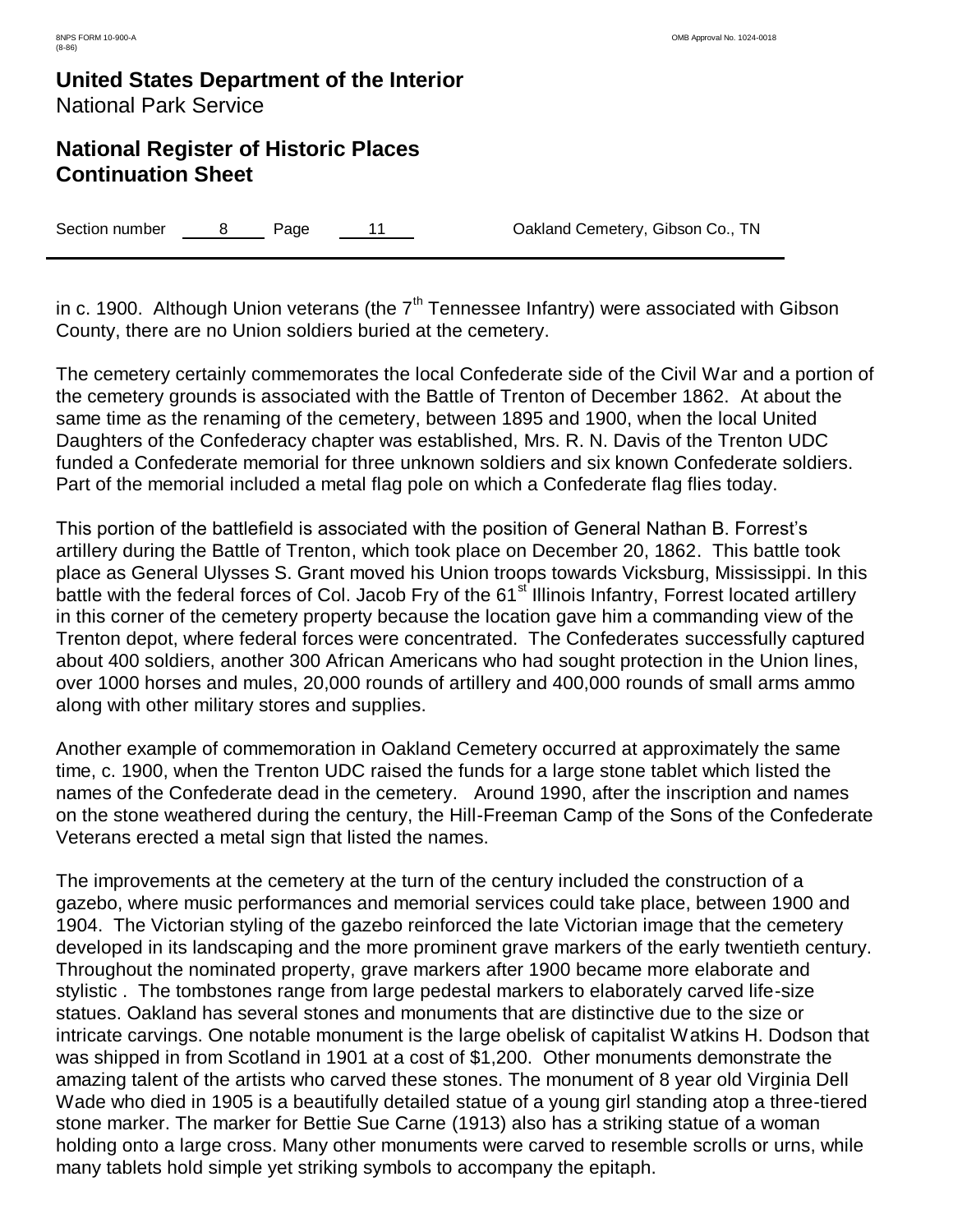### **National Register of Historic Places Continuation Sheet**

Section number a B Page 12 Cakland Cemetery, Gibson Co., TN

Oakland Cemetery is a significant property associated with settlement history in Trenton from its origins in the 1820s, its Civil War history in 1862, the impact of Victorian design and Jim Crow segregation in the 1890s, and the Confederate commemoration movement in the early 1900s. It is the burial spot not only for prominent early citizens but also for the class of local capitalists and attorneys who transformed what had been a small county seat in 1870 into a southern industrial and railroad town by the end of the nineteenth century. The cemetery effectively links the town's beginnings to its past and is well maintained by the city and various civic groups today.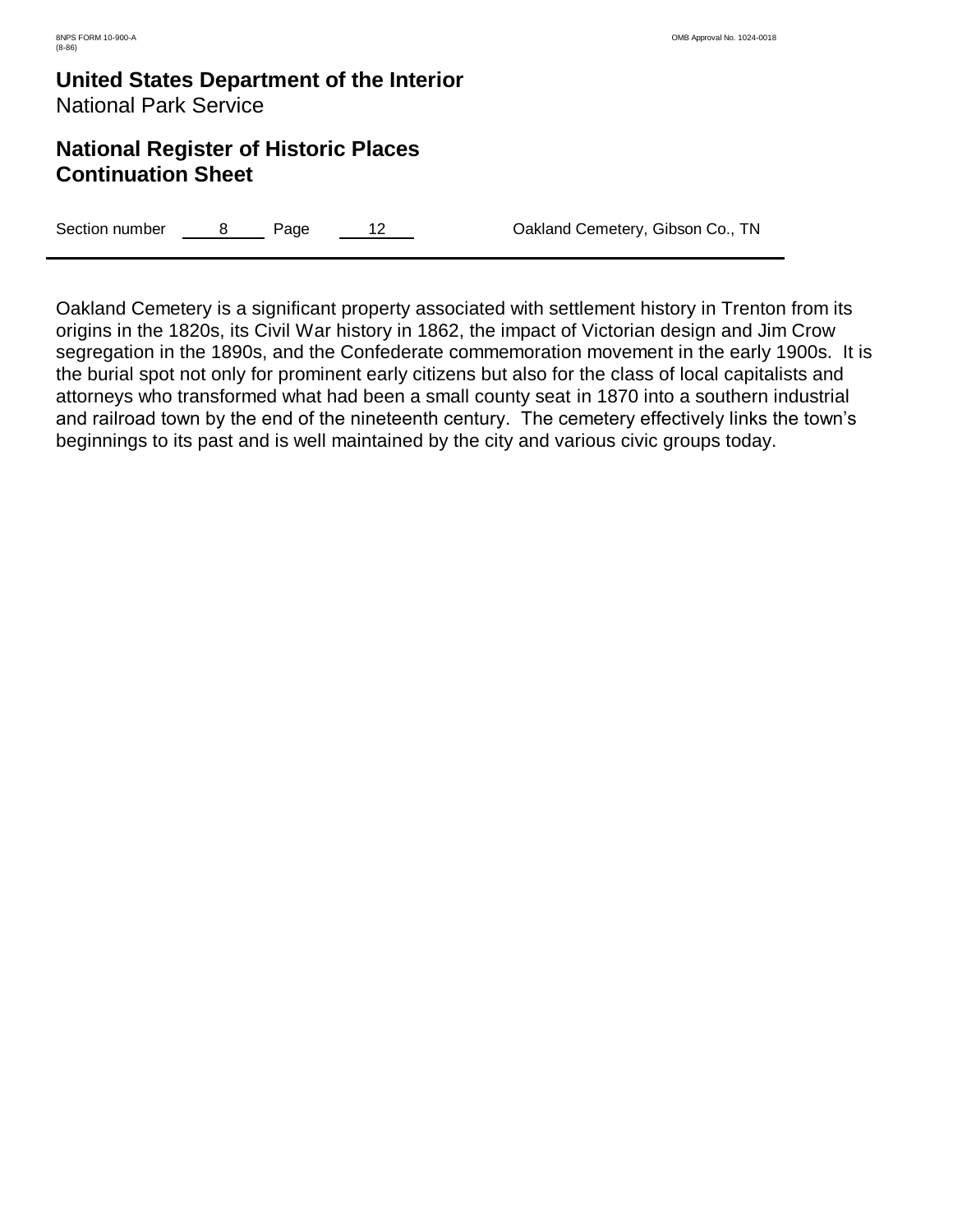### **National Register of Historic Places Continuation Sheet**

Section number 9 Page 13 Oakland Cemetery, Gibson Co., TN

#### 9. MAJOR BIBLIOGRAPHICAL REFERENCES

Cox, Brent. *Gibson in Grey: Gibson County in the Civil War*. N.p., the author, 1986.

- Culp, Frederick M. & Mrs. Robert E. Ross. *Gibson County, Past & Present.* Trenton, Gibson County Historical Society, 1961.
- Culp, Frederick M., Catherine Edwards, Sammy Dickey, Pat Zarecor. Interview with Leslie Sharp, May 3, 2005. Oakland Cemetery, Trenton, Tennessee.
- Edwards, Cat, compl. "Oakland Cemetery, Trenton, Tennessee." [www.rootsweb.com/~tngibson/cemeteries.](http://www.rootsweb.com/~tngibson/cemeteries) Accessed September 10 and November 15, 2006.
- *Goodspeed's History of Tennessee*. Nashville: Goodspeed Publishers, 1887.
- Greene, W.P., ed. *Gibson County, Tennessee*. Nashville, Gospel Advocate, 1901.
- Partee, Dent. Interview and Materials provided to Leslie Sharp, July 6, 2004. National Register files, MTSU Center for Historic Preservation.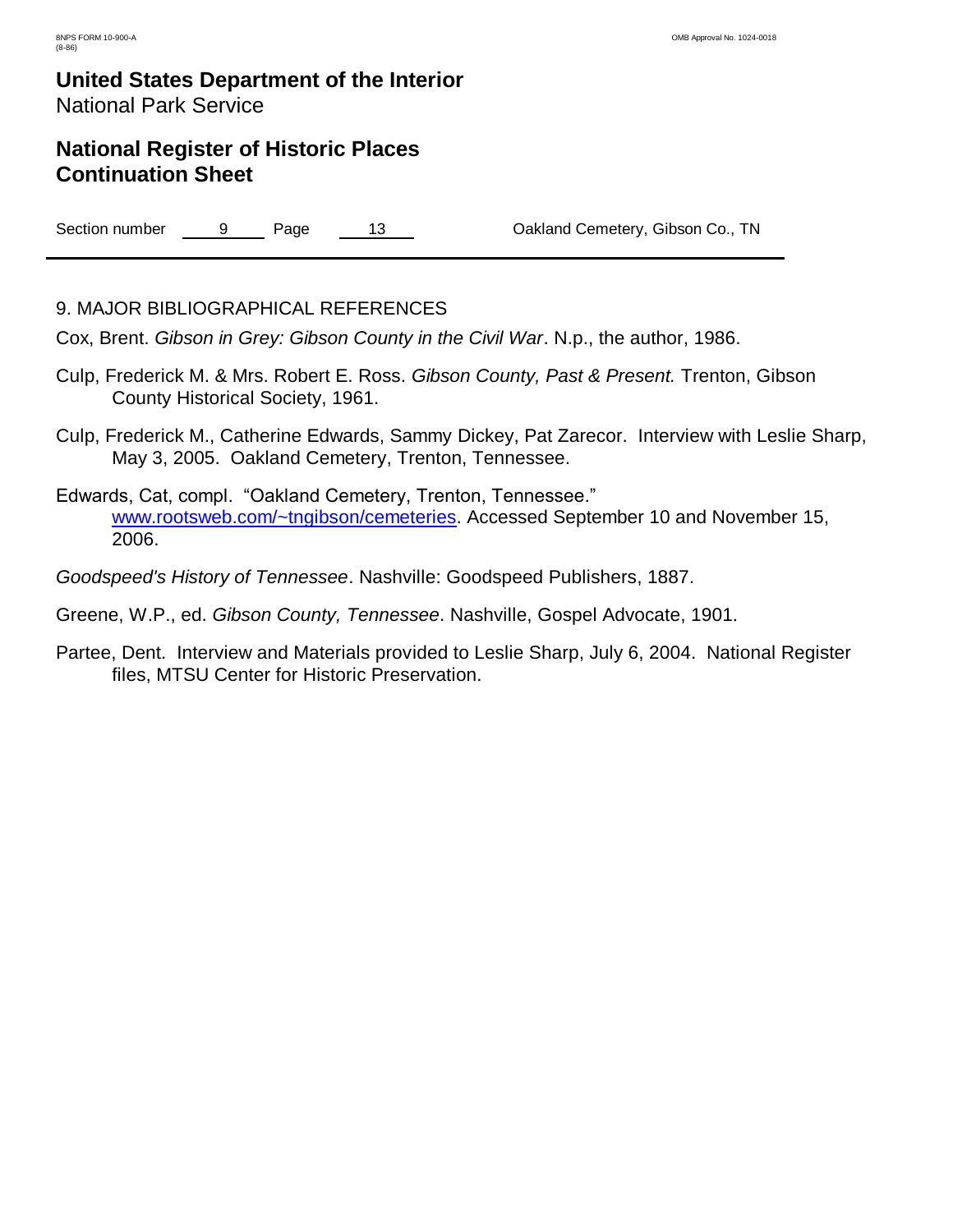### **National Register of Historic Places Continuation Sheet**

Section number 10 Page 14 Oakland Cemetery, Gibson Co., TN

#### 10. GEOGRAPHICAL DATA

#### **Verbal Boundary Description and Justification**

The Oakland Cemetery is located at 800 Brownsville Street in Trenton, Gibson County, Tennessee, and occupies the marked 31 acres of J-107-E in the attached Gibson County Tax Map 107-F. The nominated boundaries contain all of the extant historic property significantly associated with the cemetery.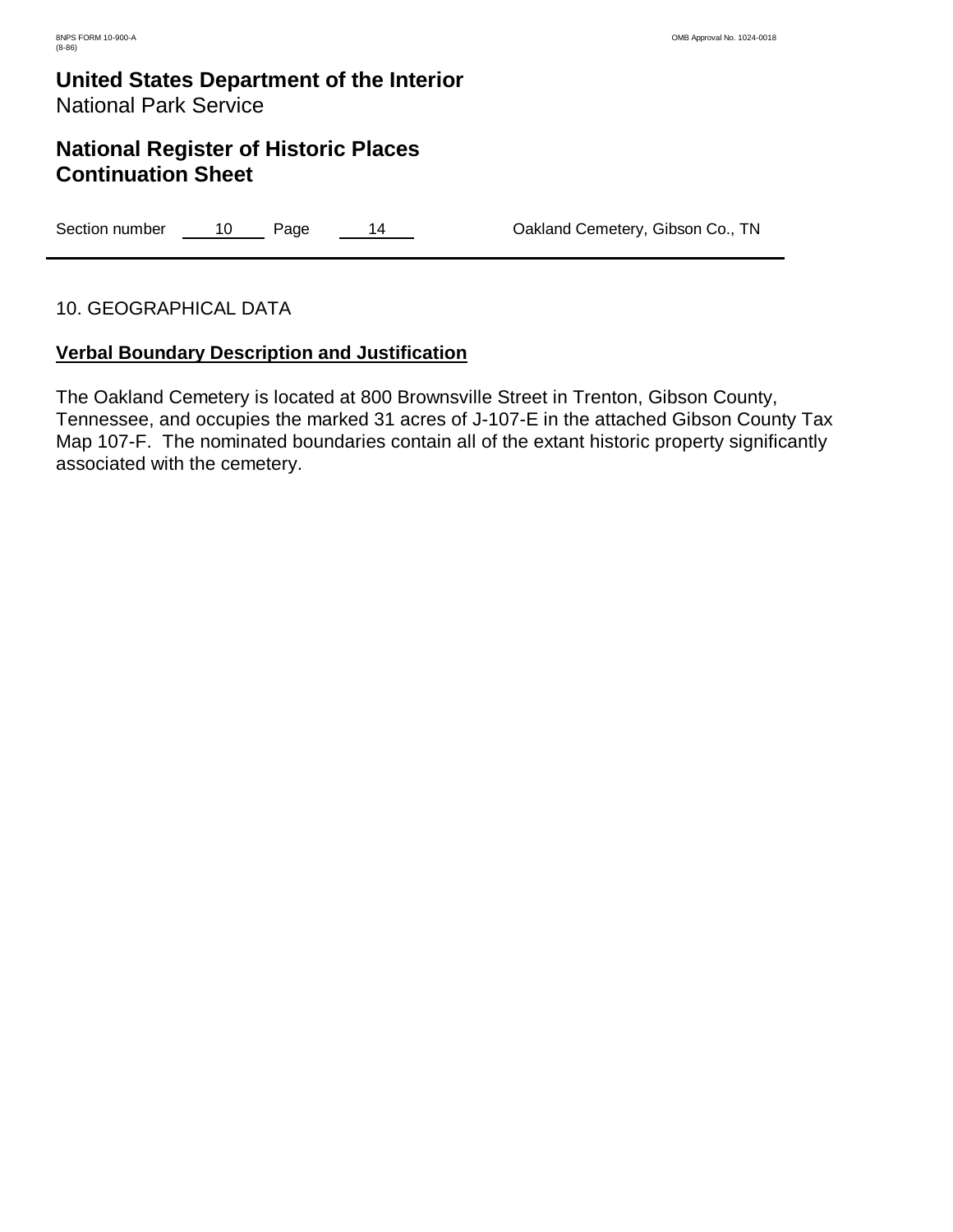# **United States Department of the Interior**

### National Park Service

#### **National Register of Historic Places Continuation Sheet**

Section number PHOTO Page S

15 **Page 15** Oakland Cemetery, Gibson Co., TN

#### PHOTOGRAPHS

Oakland Cemetery Trenton, Gibson County, Tennessee Taken by: Center for Historic Preservation, Middle Tennessee State University Date: May 2005 Negatives: Tennessee Historical Commission, 2941 Lebanon Road, Nashville, TN 37243

Brick entrance gates, facing west 1 of 39

Historic entrance gates, facing west 2 of 39

Gazebo, facing northwest 3 of 39

Gazebo, facing west 4 of 39

1895 Davis Confederate monument, facing northwest 5 of 39

1895 Davis Confederate monument, facing southwest 6 of 39

UDC Confederate monument, facing east 7 of 39

Trenton Cotton Mills monument, facing west 8 of 39

Gentry McGee marker, facing west 9 of 39

Thomas J. Freeman marker and cemetery landscape, facing northeast 10 of 39

Mid-twentieth century section, facing southwest 11 of 39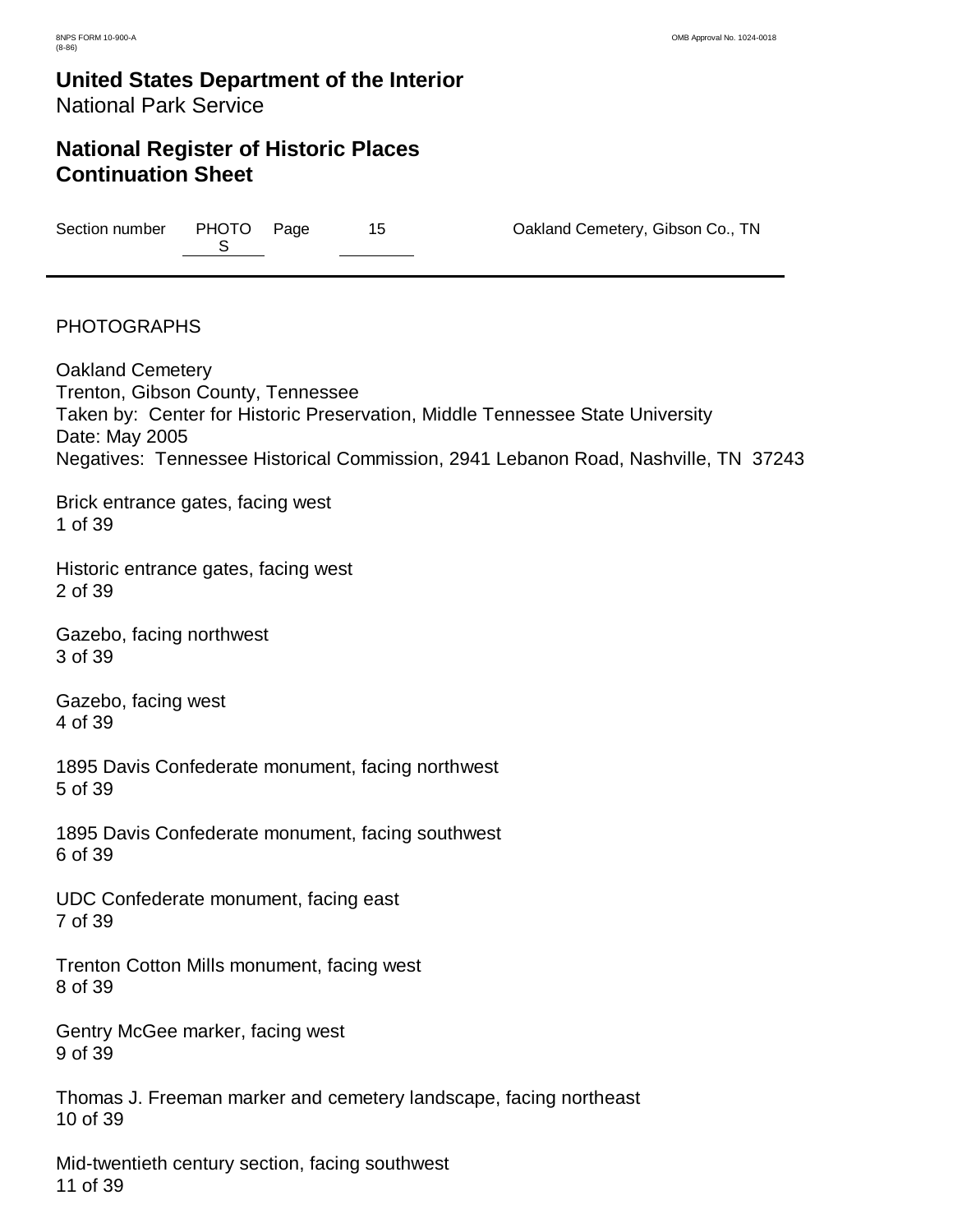# **United States Department of the Interior**

### National Park Service

#### **National Register of Historic Places Continuation Sheet**

Section number PHOTO Page  $S$ 

16 **Page 16 Oakland Cemetery, Gibson Co., TN** 

Dobson family plot, facing northwest 12 of 39

Johnston family plot, facing northwest 13 of 39

Johnston family plot, facing east 14 of 39

McClaran Art Deco-styled marker, facing west 15 of 39

Mid-twentieth century markers, facing southwest 16 of 39

Mid-twentieth century markers, facing west 17 of 39

Wilkins marker and landscape, facing northeast 18 of 39

Cemetery landscape, facing south toward gazebo from western edge of nominated boundaries 19 of 39

Thomas Fite marker, facing west 20 of 39

Lea B. Blakmore marker, facing southwest 21 of 39

Nannie Strong marker, facing east 22 of 39

Infant son of John and Emma Parr marker, facing east 23 of 39

Cemetery landscape, facing west 24 of 39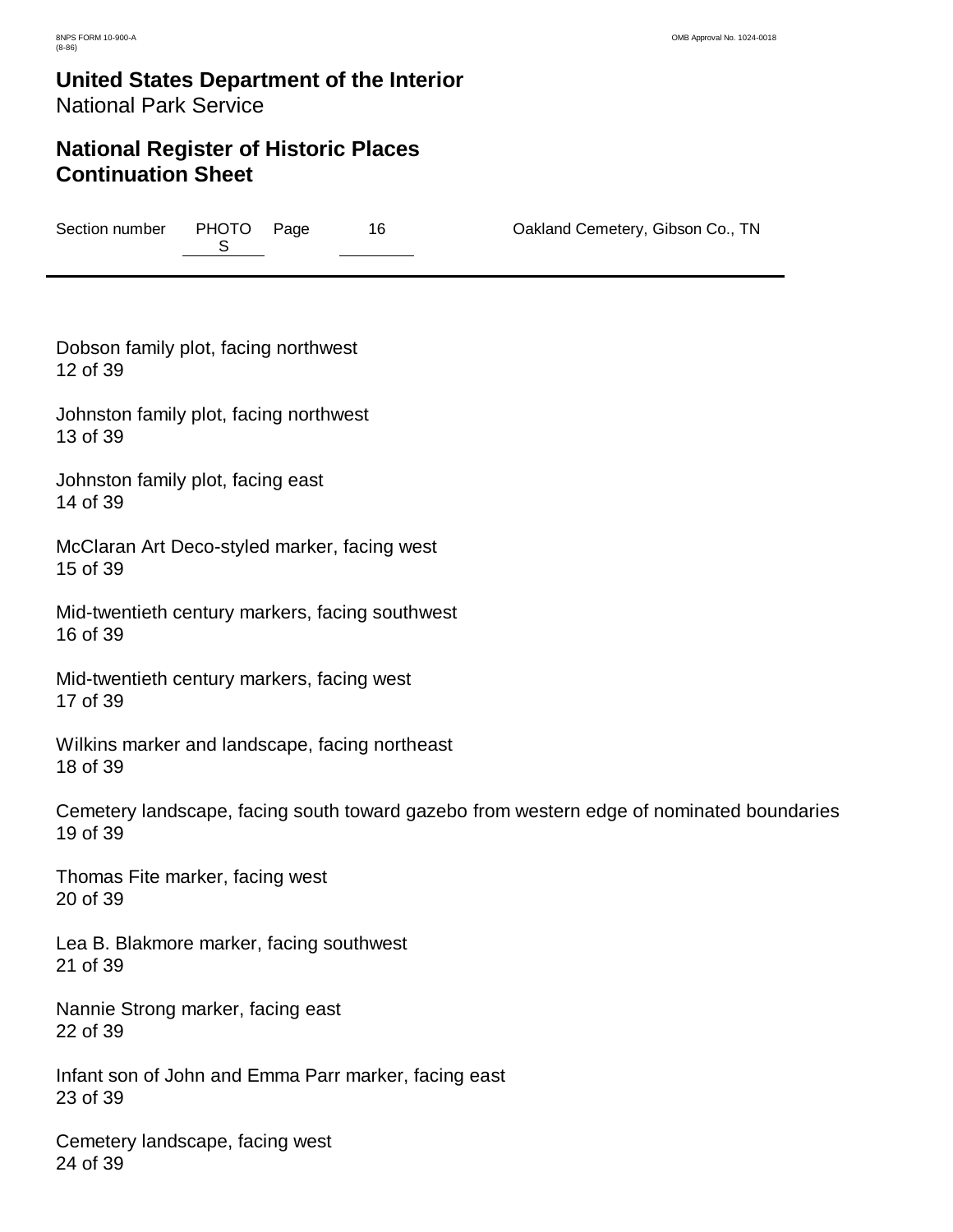# **United States Department of the Interior**

National Park Service

#### **National Register of Historic Places Continuation Sheet**

Section number PHOTO Page S

17 **Pakland Cemetery, Gibson Co., TN** 

Grigsby marker, facing northwest 25 of 39

Concrete family plots, facing northeast 26 of 39

Cemetery landscape near 1895 Confederate monument, facing north 27 of 39

Isabella N. McCullogh marker, facing east 28 of 39

Margaret Daviess Hess and William Hess tablet, facing north 29 of 39

R. Z. Taylor and Samuel B. Williamson markers, facing northwest 30 of 39

Hays Davis marker, facing south 31 of 39

Madison and Mary McLandrine marker 32 of 39

Cemetery landscape, facing east 33 of 39

Hillsman marker, facing northwest 34 of 39

Cemetery landscape, facing north 35 of 39

Cemetery landscape, facing northwest 36 of 39

Cemetery landscape with trees, facing southwest 37 of 39

Ornamental trees and plantings, facing east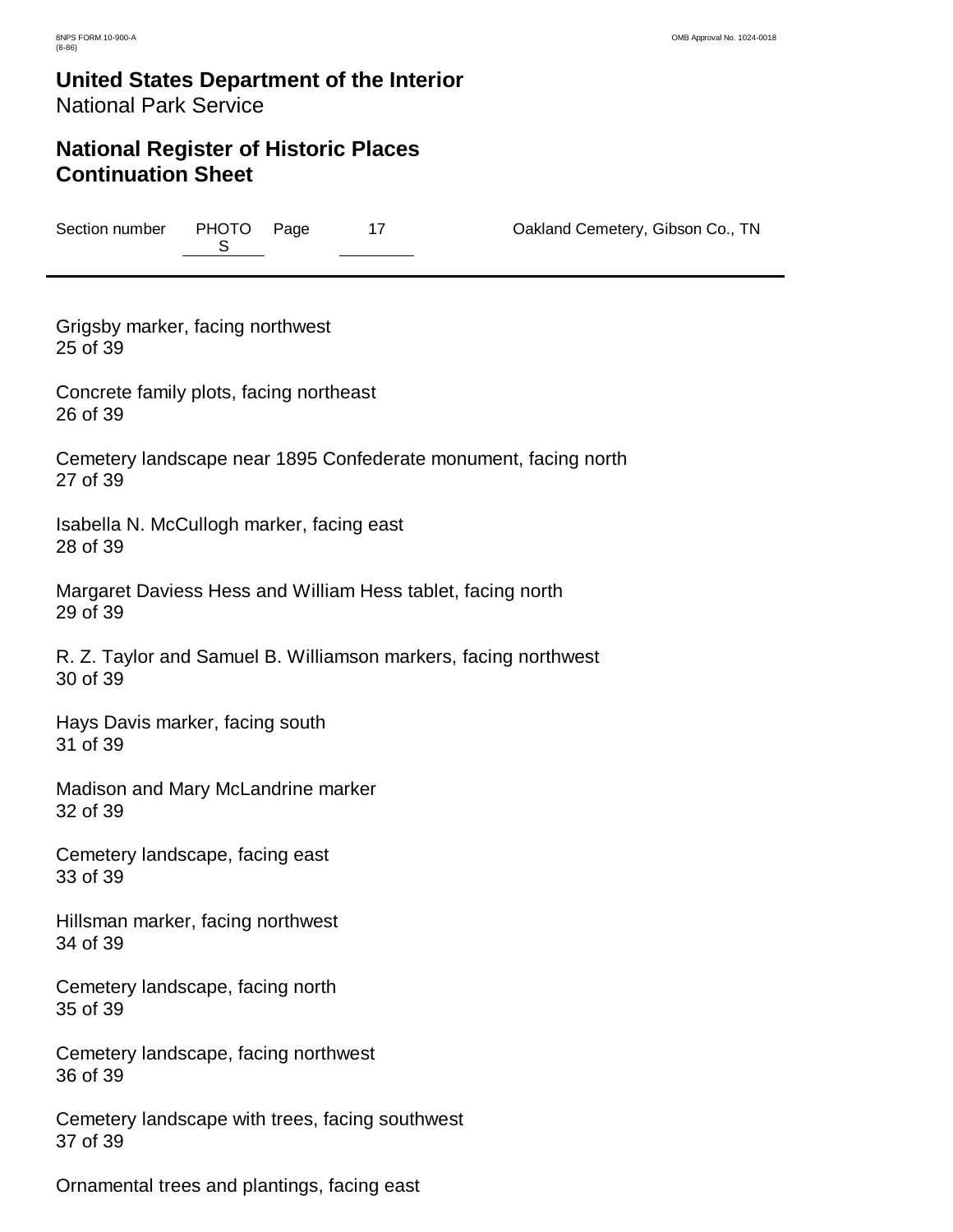## **National Register of Historic Places Continuation Sheet**

| Section number | PHOTO Page |  | Oakland Cemetery, Gibson Co., TN |
|----------------|------------|--|----------------------------------|
|                |            |  |                                  |

38 of 39

Original lane and tree plantings, facing east 39 of 39